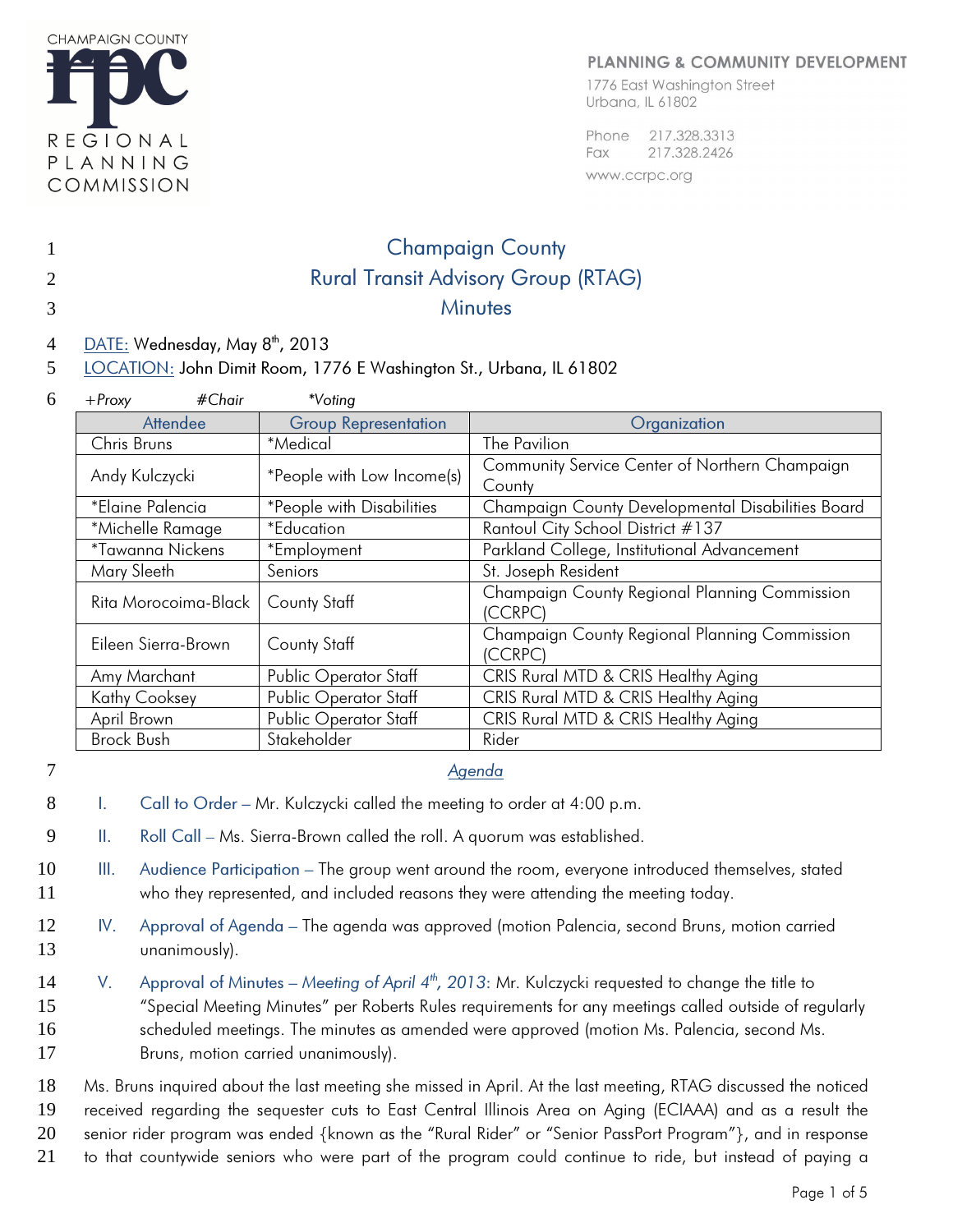22 suggested fare of \$2, it would be a required fare of \$2. Additionally, the group discussed the general public

23 services expanding to serve countywide and not just Rantoul/Northeast corner of the county. Also discussed at 24 the last meeting was return trips from C-U back to rural areas to start being scheduled as late as 5pm.

25 VI. New Business

- 26 *A. Update Countywide transition and routes running until 5pm (Amy Marchant)*
- 27 Ms. Marchant summarized service changes and passed out a handout titled "Transportation
- 28 Overview Meeting Notes" and an updated service area map. Below are the notes and points she 29 described from her staff meeting on 4/29/13 as well as the new service:

## Transportation Overview

## Meeting Notes

4/29/13 Transportation Meeting (Amy, Kathy, April, Marcus)

- Pull 2 buses (one on 5/3 and the other 5/10)- Both buses have been pulled
	- o First bus
		- **Cover NW quad on Monday and Wednesday**
		- Cover SW quad on Tuesday and Thursday
		- **Cover all W side on Friday**
	- o Second bus
		- **Cover E section on Monday and Wednesday**
		- **Cover SE section on Tuesday and Thursday**
		- Cover E and SE on Friday
- Report on Plan/changes to service and adult day care needs (Marcus)
- Brochures/Maps (April)
	- o Will need updated information regarding routes/usage and revised service area with cost (needs to be decided- need service numbers)
		- All Champaign Co. brochures need updated
		- **Maps- group towns, quadrants or routes outlined**
- Additional Marketing (based on need)
	- o PR to community areas
	- o Letter and updated brochure to County/incorporated areas boards (165+)
	- o Community Presentation for Champaign Co. use as needed
	- o Other areas: Flyer/brochures to community physician offices, churches, civic areas.



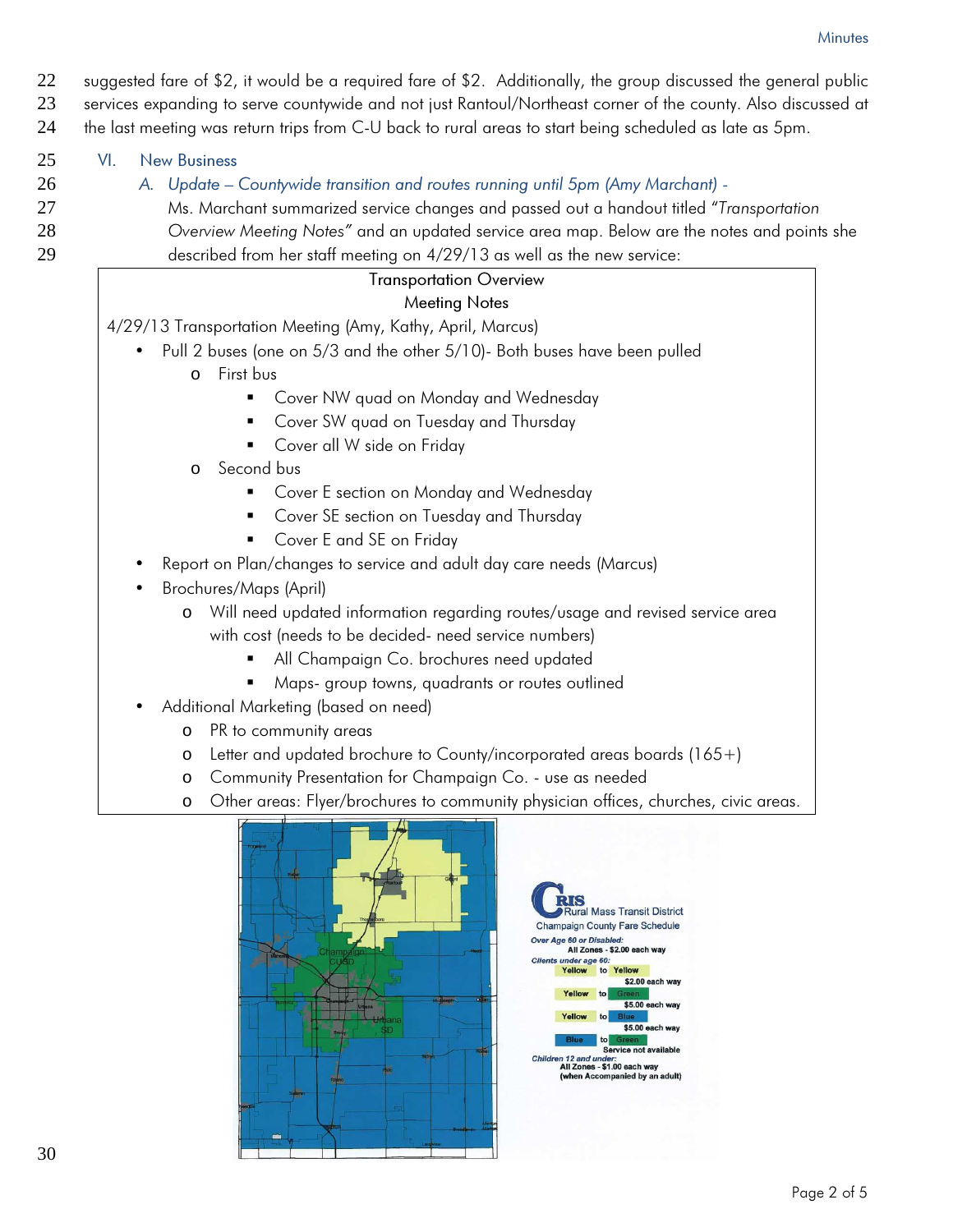Ms. Marchant reported on operations were transitioning to a countywide rural transit system, while still operating services with the same number of buses (5 are Champaign County's new vehicles and 3 are vehicles leased from Vermilion County). Given there are no more additional vehicles, Ms. Marchant stated that CRIS chose to start scheduling two buses for the Northwest and Southwest parts of the county on May  $3<sup>rd</sup>$  and May  $10<sup>th</sup>$  respectively. Ms. Marchant noted the missing numbers from the quarterly service report with a total of 50 trips denied for the  $3<sup>rd</sup>$  quarter of FY13, by month broke out to be:

| Month | <b>Trips Denied</b> |
|-------|---------------------|
| Jan   | 18                  |
| Feb   | 20                  |
| March |                     |

## 43 **B.** CRIS Service Report: FY13, 3<sup>rd</sup> Quarter Prepared by CCRPC (Eileen Sierra-Brown) -

44 Ms. Brown summarized the stats provided in the grey quarterly handout [see box below]. Ms. 45 Marchant requested that the Mahomet area be broken out into a  $4<sup>th</sup>$  Demand Response Zone.

#### Service Report Highlights Covered

### Total Trips Provided  $= 4,163$

 $*3/25/13$  – Transit start-time delayed due amount of snow fallen the night before.

\*\*Starting May 1<sup>st</sup> general public rural transportation service will be opened countywide (i.e. the data below does not reflect this).

|       | <b>Types of Trips</b> |      |                              |               |                    |                | <b>Total</b> | <b>Total</b>            | Average | Services     |      |        |
|-------|-----------------------|------|------------------------------|---------------|--------------------|----------------|--------------|-------------------------|---------|--------------|------|--------|
| Month |                       | onal | <b>CH</b><br><b>Shopping</b> | <b>Social</b> | - Employmer<br>ent | Education      | Misc.        | Trips                   | Days    | <b>Trips</b> | Lift | $60 +$ |
| Jan   | 477                   | 235  | 87                           | 281           | 331                | $\frac{74}{7}$ |              | ,485                    | $21*$   | 70           | 157  | 723    |
| Feb   | 466                   | 161  | 74                           | 233           | 340                | 88             |              | .362                    | $18*$   | 76           | 129  | 639    |
| March | 431                   | 185  | 90                           | 218           | 309                | 82             |              | , 316<br>$\overline{1}$ | $21**$  | 63           | 101  | 593    |

Total Miles Driven = 59,874

| Month | assenger | - הד<br>passenger | passenger | <b>Total Miles</b> | <b>Total Days</b> |
|-------|----------|-------------------|-----------|--------------------|-------------------|
| Jan   |          |                   |           | 21,603             | $21*$             |
| Feb   |          |                   |           | 19,736             | $18*$             |
| March |          |                   |           | 18,535             | $71**$            |

Total New Champaign Registered Riders =  $88$  - The table below reflects new registered riders in FY 13's  $3<sup>rd</sup>$ quarter. Residency is based on the provided home address's zip code:

Key \*\*Special Report Notes Below | Identified Areas with Most Need + + | Awareness Effort Needed Starting May 1"

| Zone             | Areas                                                        | New Riders FY13 - 3 <sup>rd</sup> Q |        |                                  |             | Totals         | <b>Total Rider To</b> |
|------------------|--------------------------------------------------------------|-------------------------------------|--------|----------------------------------|-------------|----------------|-----------------------|
|                  |                                                              | 5311                                | 5311 D | **RR $(60+)$                     | <b>CCNH</b> | Prior Q3       | Date                  |
|                  | Foosland                                                     |                                     |        |                                  |             | $\mathcal{O}$  | $\Omega$              |
|                  | Fisher                                                       |                                     |        |                                  |             | 13             | 13                    |
|                  | Dewey                                                        |                                     |        |                                  |             | $\overline{4}$ | $\overline{4}$        |
| Rural Zone       | $Ludlow++$                                                   |                                     |        |                                  |             | $\mathcal{B}$  | 9                     |
| #1               | $Rantovl++$                                                  | 43                                  | 8      | T                                |             | 637            | 689                   |
|                  | Thomasboro $++$                                              |                                     |        |                                  |             | 12             | 12                    |
|                  | Penfield                                                     |                                     |        |                                  |             | $\mathcal{Z}$  | 3                     |
|                  | $Gifford++$                                                  |                                     |        |                                  |             | 11             | 11                    |
|                  | Royal                                                        |                                     |        |                                  |             | $\mathcal O$   | 0                     |
|                  | Ogden                                                        |                                     |        |                                  |             | $\overline{I}$ | 1                     |
|                  | Saint Joseph                                                 |                                     |        |                                  |             | 15             | 15                    |
|                  | Homer                                                        |                                     |        |                                  |             | 9              | 9                     |
| Rural Zone<br>#2 | Sidney                                                       |                                     |        | T                                |             | $\overline{L}$ | $\overline{2}$        |
|                  | Allerton*                                                    |                                     |        |                                  |             | $\mathcal{O}$  | 0                     |
|                  | <b>Broadlands</b>                                            |                                     |        |                                  |             | $\mathcal{O}$  | $\circ$               |
|                  | Longview                                                     |                                     |        |                                  |             | $\mathcal{O}$  | $\overline{O}$        |
|                  | Philo                                                        |                                     |        |                                  |             | $\overline{3}$ | 3                     |
|                  | Pesotum                                                      |                                     |        |                                  |             | 7              | ı                     |
| Rural Zone       | <i><u><b>lvesdale</b></u></i>                                |                                     |        |                                  |             | $\mathcal{O}$  | 0                     |
| #3               | Sadorus                                                      |                                     |        |                                  |             | $\overline{O}$ | $\overline{0}$        |
|                  | Tolono**                                                     |                                     |        |                                  |             | 15             | 15                    |
|                  | Savoy                                                        |                                     |        |                                  |             | $\overline{3}$ | 3                     |
| Urbanized        | Urbana                                                       | 3                                   | ı      |                                  | 25          | 199            | 228                   |
| Area             | Champaign                                                    |                                     |        |                                  |             | 40             | 40                    |
|                  | Bondville                                                    |                                     |        |                                  |             | $\mathcal{O}$  | $\circ$               |
| Rural Zone       | Seymour                                                      |                                     |        |                                  |             | 1              | ٦                     |
| #4               | Mahomet                                                      |                                     |        |                                  |             | 23             | 23                    |
|                  | Champaign County                                             |                                     |        | Total New Registered Riders = 88 |             | 999            | 1.087                 |
|                  | ** Other counties who have used CRIS within Champaign County |                                     |        |                                  |             | 15             | 1.102                 |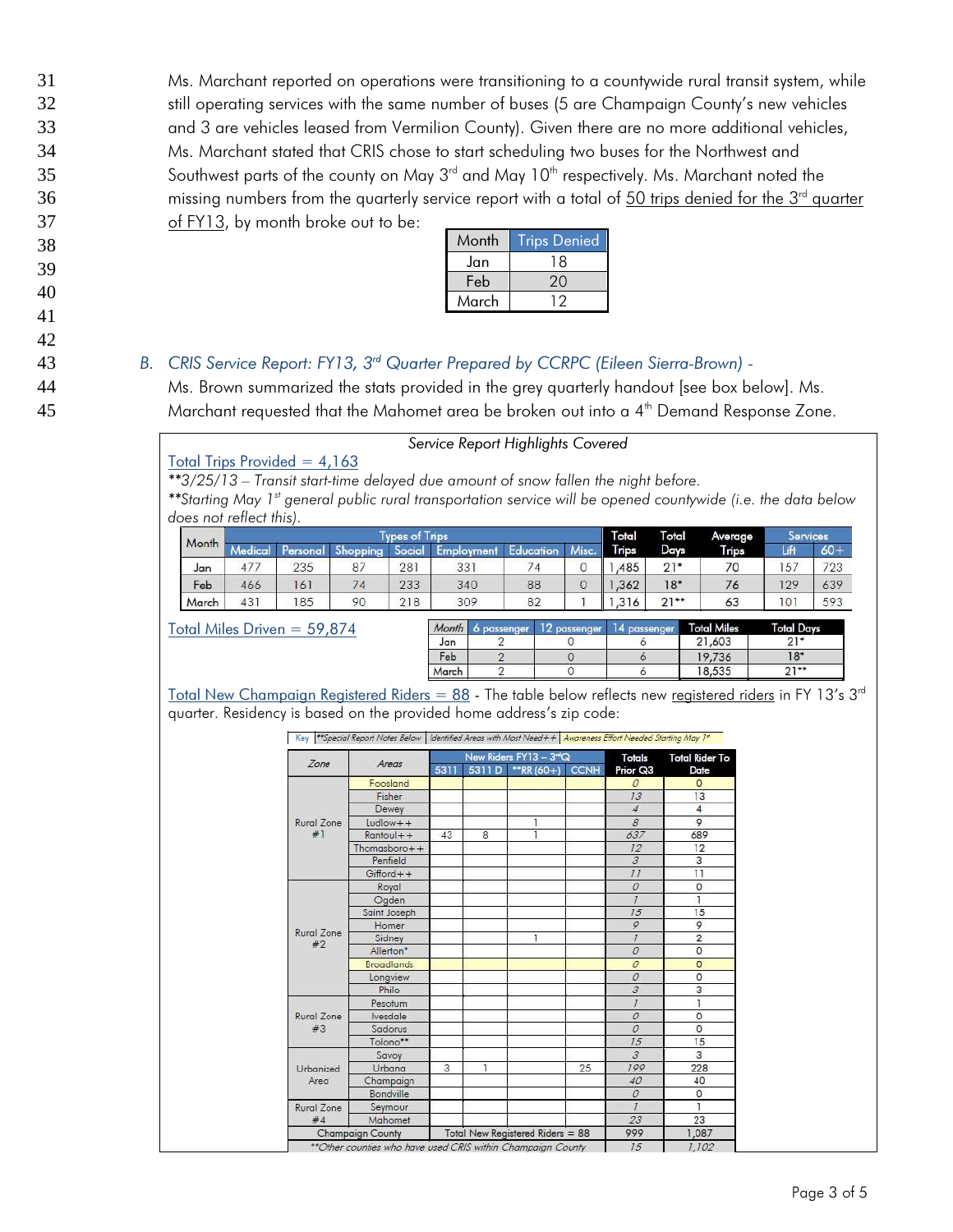- Looking at the newly registered riders figures (last page), Ms. Brown noted that the yellow 48 highlights for "Awareness Effort Needed Starting May 1<sup>st</sup> were not appearing on the handouts due to the grey paper used for the Xerox copies. She apologized and explained that in the chart Foosland and Broadlands are intended to be highlight because due to population demographics (seniors, persons with disabilities, and persons with low income(s)) – projected need for accessible 52 transportation exists; however, currently there are no registered riders with CRIS; and therefore outreach and awareness efforts should be focused on these communities.
- The fully corrected service report discussed today will be emailed to RTAG and attendees following 55 the meeting.

## *C. CRIS Fiscal Report (Amy Marchant) -*

Ms. Marchant provided CRIS' fiscal report for operating Champaign County's rural public transit system. She stated getting down to the brass tacks – even though ECIAAA funding is ending, CRIS was already serving Champaign's seniors countywide, which will now be counted as public transit trips and all trips will be counted as part of the public transportation service. While the schedule is rapidly filling up and demand will outpace the rolling stock capacity, there will be no additional PR regarding Champaign County's public service going countywide and service running up until 5pm – as discussed during the last meeting regarding "soft transition" of system changes. If the transition goes smoothly, then CRIS will consider publishing information and conducting additional verbal outreach regarding the expansion of service countywide. In the meantime, they'll be guesstimating what the impact will be from these changes, and as a result the timeframe for additional PR release would have to be determined – but once determined could involve two weeks of advertisements in local media.

- Ms. Black stated that if CRIS wants, CCRCP could map out 6 weeks of data to see how the new services are impacting operations.
- Ms. Cooksey reported that for the first and second quarter, all federal Champaign County Section 5311 funding was spent down, and for the remaining  $3<sup>rd</sup>$  and  $4<sup>th</sup>$  quarters the IL Downstate would be utilized. Finally, the executed contract [i.e. grant agreement] for FY13 IL Downstate had been 74 received. Additionally, numerous reimbursements from IDOT-DPIT had been received, and currently IDOT-DPIT is only behind 3 months of payments.

## VII. Old Business -

## *A. Status of JARC and New Freedom Champaign County Grants Awards (Amy Marchant) -*

Ms. Marchant reported that both two-year grant agreements for the Champaign County's Section 5316 Job Access Reverse Commute (JARC grant for \$69,553) and Section 5317 New Freedom (New Freedom grant for \$141,865) had been received; however, IDOT-DPIT has been slow to turn these around which may shorten the timeframe to deliver and spend down the funding. The New Freedom grant is to operate increased countywide medical transportation. The JARC grant is 83 to run the deviated fixed route from Rantoul to Parkland as a pilot program for \$50,000 until the grant runs out. As the new federal transportation bill (MAP-21) merged Section 5316 and 5317 into other FTA programs, if these programs are successful; hopefully, both can continue by being rolled into Champaign County's general rural public transit operating funding.